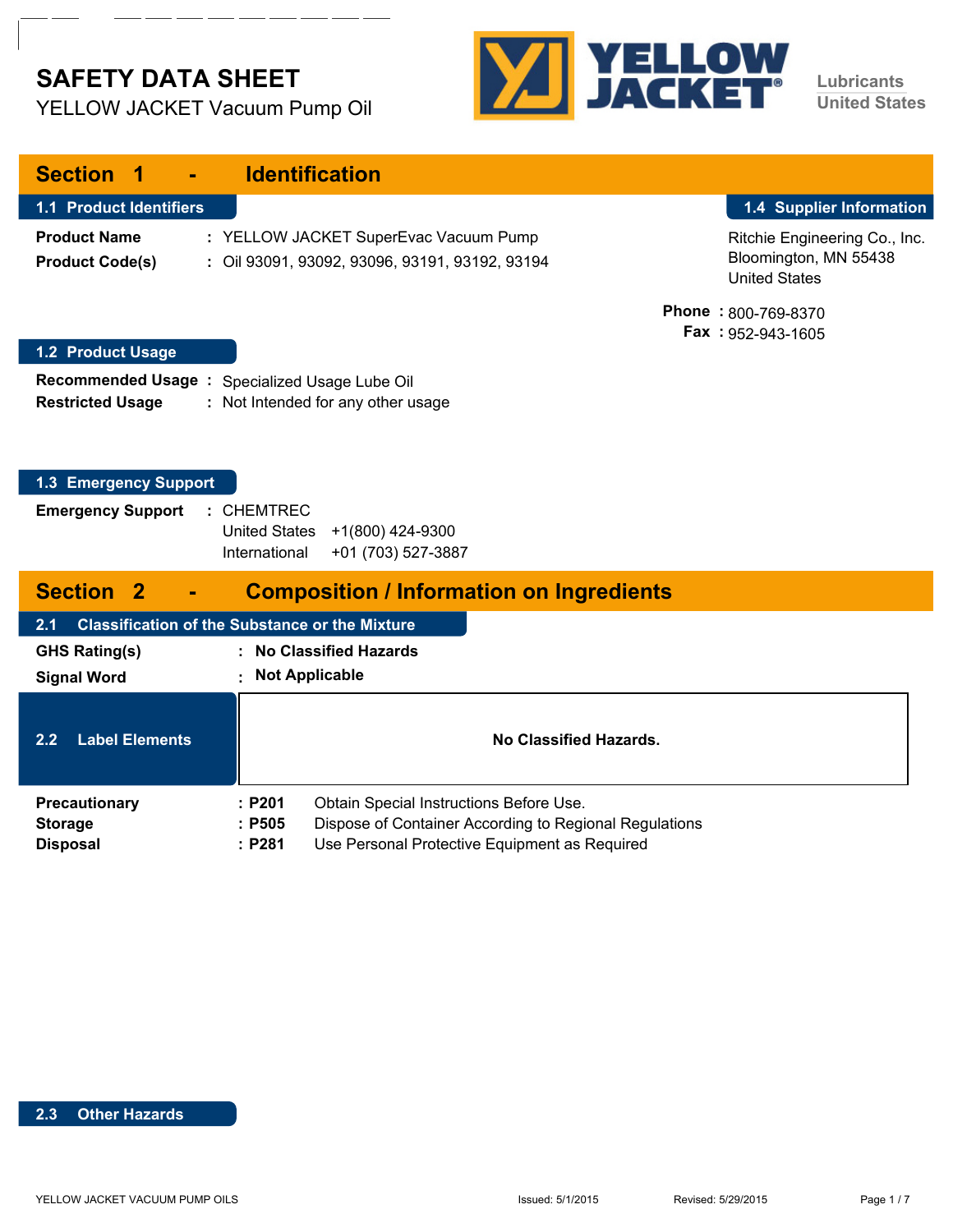| <b>Section 3</b>      | <b>Hazards Identification</b> |
|-----------------------|-------------------------------|
| 3.1 Substance Details |                               |

| Chemical Name                  | CAS#       | I%Weight \ |
|--------------------------------|------------|------------|
| LUBRICANT BASE OIL (PETROLEUM) | 64742-54-7 | 100.0      |

Products containing mineral oil with less than 3% DMSO extract as measured by IP-346.

| <b>Section</b><br>4                  | <b>First Aid Measures</b>                                                                                                                                                                                                                                                                                                                                                                                                                                                                  |
|--------------------------------------|--------------------------------------------------------------------------------------------------------------------------------------------------------------------------------------------------------------------------------------------------------------------------------------------------------------------------------------------------------------------------------------------------------------------------------------------------------------------------------------------|
| <b>First Aid Measures</b><br>4.1     |                                                                                                                                                                                                                                                                                                                                                                                                                                                                                            |
| <b>Eye Contact</b>                   | : Immediately flush eyes with plenty of water occasionally lifting the upper and lower eyelids.<br>Check for and remove any contact lenses. Continue to rinse for atleast 20 minutes. Get<br><b>Medical Attention.</b>                                                                                                                                                                                                                                                                     |
| <b>Inhalation</b>                    | : Remove victim to fresh air and keep at rest in a position comfortable for breathing. If breathing<br>is irregular or if respiratory arrest occurs, provide artificial respiration or oxygen by trained<br>personnel. It may be dangerous to the person providing aid to give mouth to mouth<br>resuscitation. Maintain an open airway. Get medical attention if symptoms occur.                                                                                                          |
| Ingestion                            | : Wash out mouth with water. If material has been swallowed and the exposed person is<br>conscious, give small quantities of water to drink. Stop if the exposed person feels sick as<br>vomiting may be dangerous. Do not induce vomiting unless directed to do so by medical<br>personnel. If vomiting occurs, the head should be kept low so that vomit does not enter the<br>lungs. Never give anything by mouth to an unconscious person, get medical attention if<br>symptoms occur. |
| <b>Symptoms &amp; Effects</b><br>4.2 |                                                                                                                                                                                                                                                                                                                                                                                                                                                                                            |
| <b>To Physician</b>                  | : Treat symptomatically. Contact poison specialist if product has been ingested.                                                                                                                                                                                                                                                                                                                                                                                                           |
| <b>Specific Treatment</b>            | : No Specific Treatment.                                                                                                                                                                                                                                                                                                                                                                                                                                                                   |
| <b>Medical Attention</b><br>4.3      |                                                                                                                                                                                                                                                                                                                                                                                                                                                                                            |
| <b>Protection of First Aiders</b>    | No action should be taken involving any personal risk or without suitable training. It<br>may be dangerous to the person providing aid to give mouth-to-mouth resuscitation.                                                                                                                                                                                                                                                                                                               |
| <b>Note To Doctor</b>                | : Aspiration during swallowing or vomiting may severely damage the lungs. If evacuation<br>of stomach contents is necessary, use method least likely to cause aspiration.                                                                                                                                                                                                                                                                                                                  |

L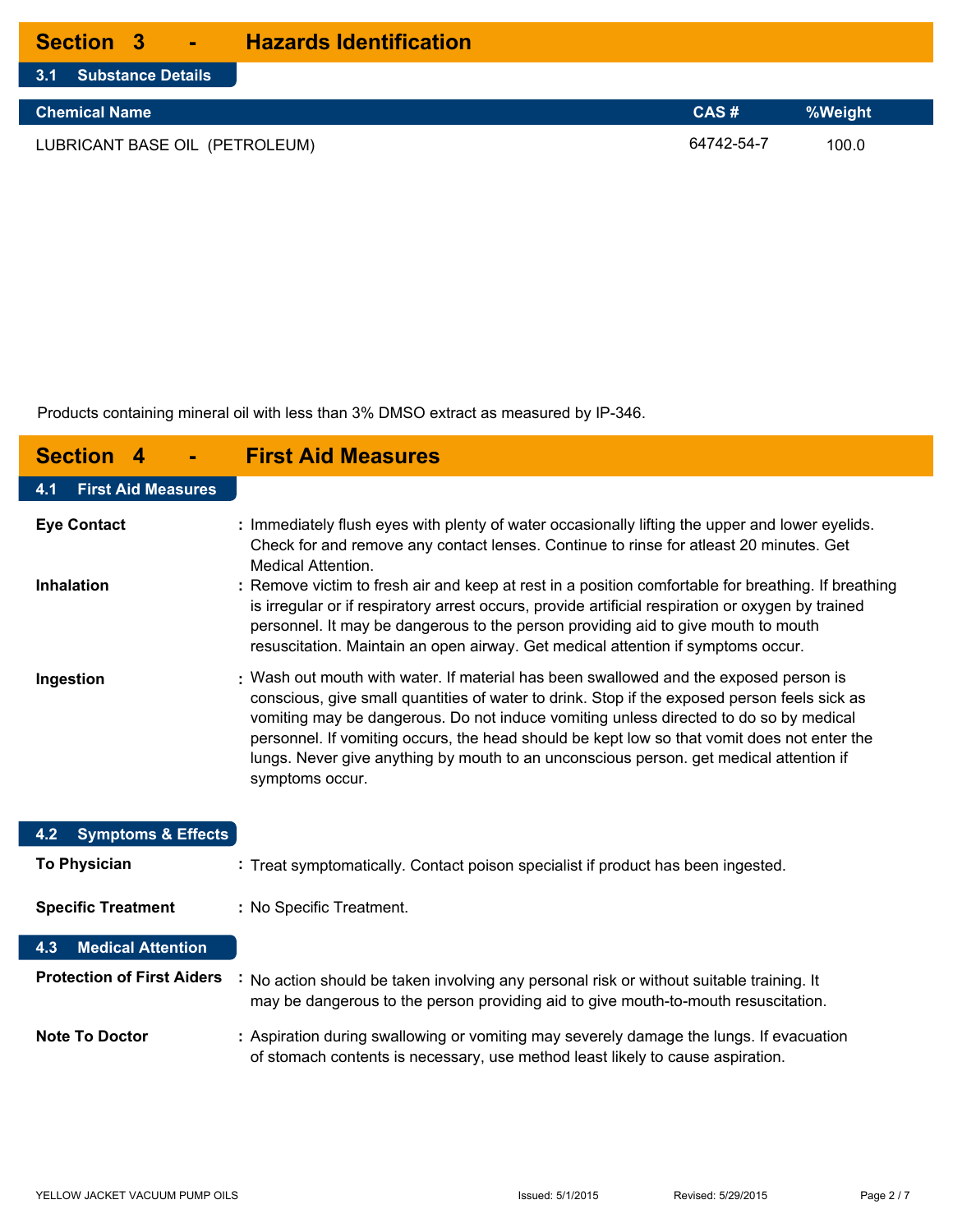| Section 5 -                                          | <b>Fire Fighting</b>                                                                                                                                                                                                                                                                                                                                                                                                                                             |
|------------------------------------------------------|------------------------------------------------------------------------------------------------------------------------------------------------------------------------------------------------------------------------------------------------------------------------------------------------------------------------------------------------------------------------------------------------------------------------------------------------------------------|
| <b>Extinguishing Media</b><br>5.1                    |                                                                                                                                                                                                                                                                                                                                                                                                                                                                  |
| Suitable Media<br>Unsuitable Media                   | : CO2, Dry chemical, or Foam. Water can be used to cool and protect product. Do not use<br>water jet as an extinguisher, it will spread the fire.                                                                                                                                                                                                                                                                                                                |
| <b>Specific hazards</b><br>arising from this product | : When heated, hazardous gases may be released including: sulfur dioxide. A solid stream of<br>water will spread the burning material. Material creates a special hazard because it floats on<br>water. This material creates a special hazard because it floats on water. This material is<br>harmful to aquatic life. Any fire water contaminated with this material must be contained and<br>prevented from being discharged to any waterway, sewer or drain. |

#### **5.3 Firefighters Advice**

**Special protective : equipment** Fire Equipment Information: Fire-fighters should wear appriovirate protective equipment and sel contained breathing apparatus(SCBA) with a full face -piece operated in positive pressure mode.

## **Section 6 - Accidental Release Measures**

#### **6.1 Personal precautions, protective equipment**

General Measures : No health affects expect from the cleanup of this material if contact can be avoided. Follow personal protect equipment recommendations found in section 8 of this SDS.

### **6.2 Environmental Precautions**

Non-Emergency Personnel: Avoid dispersal of spilled material and runoff and contact with soil, waterways, drains and sewers. Inform authorities if the product has caused environmental pollution Water Polluting Material may be harmful to the environment if released in large quantities.

| 6.3 Materials & Methods to Contain and Cleanup |                                                                                                                                                                                                                                                                                                                                                                                                                                                                                                                                    |
|------------------------------------------------|------------------------------------------------------------------------------------------------------------------------------------------------------------------------------------------------------------------------------------------------------------------------------------------------------------------------------------------------------------------------------------------------------------------------------------------------------------------------------------------------------------------------------------|
| <b>Reference Section 8</b>                     | : Follow all protective equipment recommendations provided in Section 8.                                                                                                                                                                                                                                                                                                                                                                                                                                                           |
| <b>Spill Control Measures</b>                  | : Prevent the spread of any spill to minimize harm to human health and the environment if<br>safe to do so. Wear complete and proper personal protective equipment following the<br>recommendation of Section 8 at a minimum. Dike with suitable absorbent material like<br>granulated clay. Dispose of according to Federal, State, Local, or Provincial regulations.<br>Used fluid should be disposed of at a recycling center.                                                                                                  |
|                                                | Containment and Cleanup : Stop leak if without risk. Move containers from spill area. Approach release from upwind.<br>Prevent entry into sewers, water courses, basements or confined areas. Wash spillage's<br>with noncombustible, absorbent material e.g. sand earth vermiculite or diatomaceous earth<br>and place in container for disposal according to local regulations. Dispose of via licensed<br>waste disposal contractor. Contaminated absorbent material may pose the same threat<br>hazard as the spilled product. |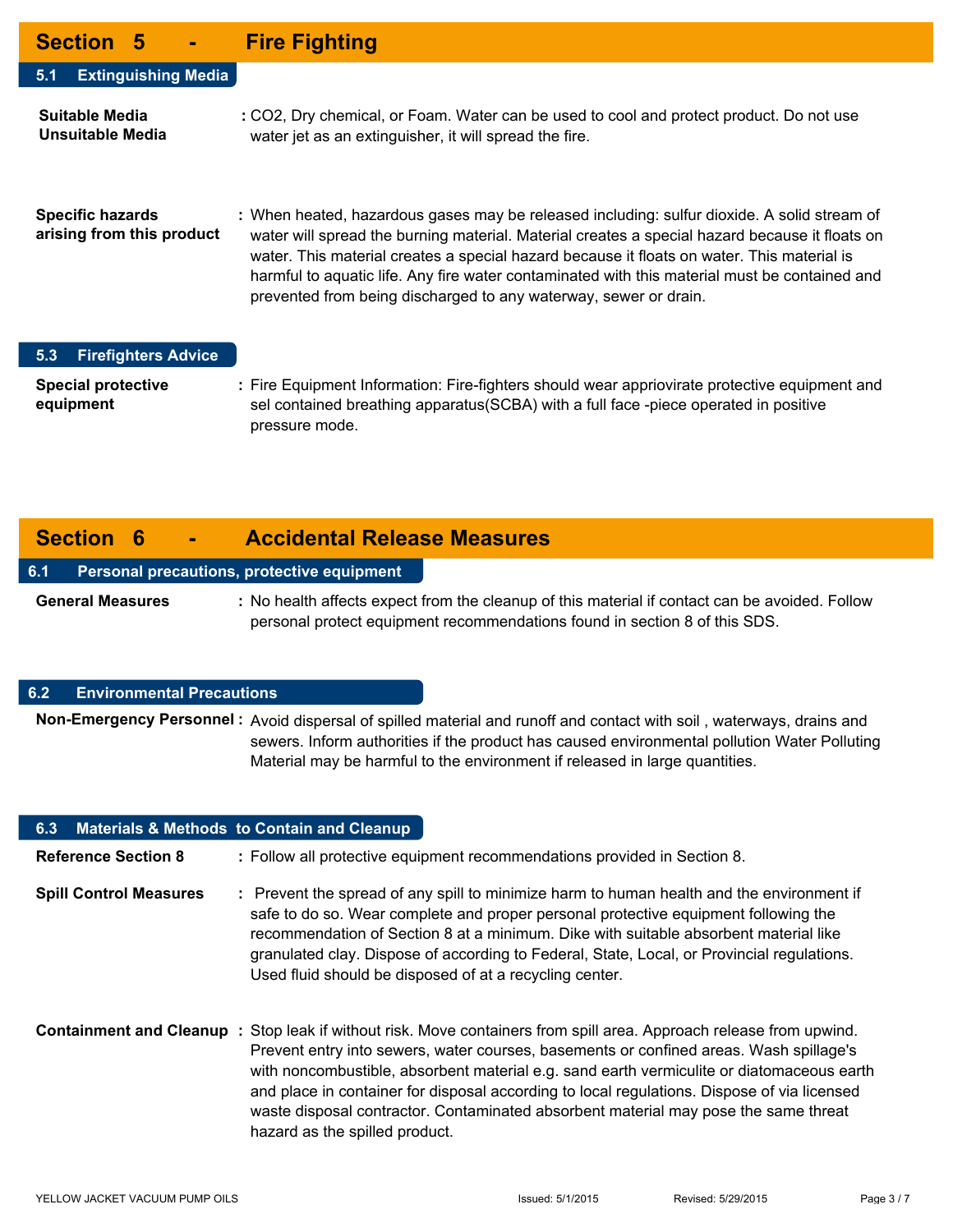| <b>Section 7</b><br>$\blacksquare$             | <b>Handling &amp; Storage</b>                                                                                                                                                                                                                                                                                                                                                                                                         |
|------------------------------------------------|---------------------------------------------------------------------------------------------------------------------------------------------------------------------------------------------------------------------------------------------------------------------------------------------------------------------------------------------------------------------------------------------------------------------------------------|
| <b>Safe Handling</b><br>$7.1 -$                |                                                                                                                                                                                                                                                                                                                                                                                                                                       |
| <b>Personal Protective</b><br><b>Equipment</b> | : Put on appropriate personal protective equipment (see section 8). Do not ingest. Avoid<br>contact with eyes, skin and clothing. Avoid breathing vapor or mist. Avoid release to the<br>environment. Keep in the original container or an approved alternative made from a<br>compatible material, keep lid tightly closed when not in use. Empty containers retain product<br>residue and can be hazardous. Do not reuse container. |
| <b>Safe Storage</b><br>7.2                     |                                                                                                                                                                                                                                                                                                                                                                                                                                       |
| <b>Required conditions</b>                     | : Odorous and toxic fumes may form from the decomposition of this product if stored at<br>temperatures in excess of 113 deg F (45 deg C) for extended periods of time or if heat sources<br>in excess of 250 deg F (121 deg C) are used. Store away from incompatible materials. See<br>section 10 for incompatible materials.                                                                                                        |
| <b>Specific End Use</b><br>7.3                 |                                                                                                                                                                                                                                                                                                                                                                                                                                       |
| <b>Designed Purpose</b>                        | : This product is designed for use as a Specialized Usage Lube Oil                                                                                                                                                                                                                                                                                                                                                                    |
| <b>Section</b>                                 | <b>Exposure Control</b>                                                                                                                                                                                                                                                                                                                                                                                                               |

| 8.1 United States Exposure Limits |                                                       |                        |               |
|-----------------------------------|-------------------------------------------------------|------------------------|---------------|
| <b>CAS</b>                        | <b>Chemical Name</b>                                  | <b>Exposure Limits</b> | Source        |
| 64742-54-7                        | Distillates, petroleum, hydrotreated heavy paraffinic | 5mg/m3                 | <b>IUCLID</b> |

### **8.2 Exposure Controls**

| <b>Engineering Controls</b>                     | : Material should be handled in enclosed vessels and equipment, in which case general room<br>ventilation should be sufficient. Local exhaust ventilation should be used at points where dust,<br>mist, vapors or gases can escape into the room air. No special requirements under ordinary<br>conditions of use and with adequate ventilation.                                 |                  |                    |          |
|-------------------------------------------------|----------------------------------------------------------------------------------------------------------------------------------------------------------------------------------------------------------------------------------------------------------------------------------------------------------------------------------------------------------------------------------|------------------|--------------------|----------|
| <b>Enviromental Exposure</b><br><b>Controls</b> | : General room ventilation should be satisfactory. Local exhaust ventilation may be necessary if<br>misting is generated.                                                                                                                                                                                                                                                        |                  |                    |          |
| <b>Hygeine Measures</b>                         | : Always observe good personal hygiene measures, such as washing after handling the material<br>and before eating, drinking, and/or smoking. Routinely wash work clothing to remove<br>contaminants. Discard contaminated footwear that cannot be cleaned.                                                                                                                       |                  |                    |          |
| <b>Eye / Face Protection</b>                    | : If contact is likely, safety glasses with side shields are recommended.                                                                                                                                                                                                                                                                                                        |                  |                    |          |
| <b>Skin / Hand Protection</b>                   | : Butyl rubber. Use nitrile or neoprene gloves. Use good industrial hygiene practices. In case of<br>skin contact, wash hands and arms with soap and water. Use caution when opening manway<br>covers of storage and transportation containers. 3-nitroaniline crystals may be present on the<br>interior surface of these openings. 3-nitroaniline is toxic by dermal exposure. |                  |                    |          |
| <b>Respiratory Protection</b>                   | : Use a properly fitted air purifying or supplied air respirator complying with an approved standard<br>if a risk assessment indicates this a necessary. Respirator selection must be based on known<br>or anticipated exposure levels, the hazards of the product and the safe working limits of the<br>selected respirator.                                                    |                  |                    |          |
| YELLOW JACKET VACUUM                            |                                                                                                                                                                                                                                                                                                                                                                                  | Issued: 5/1/2015 | Revised: 5/29/2015 | Page 4/7 |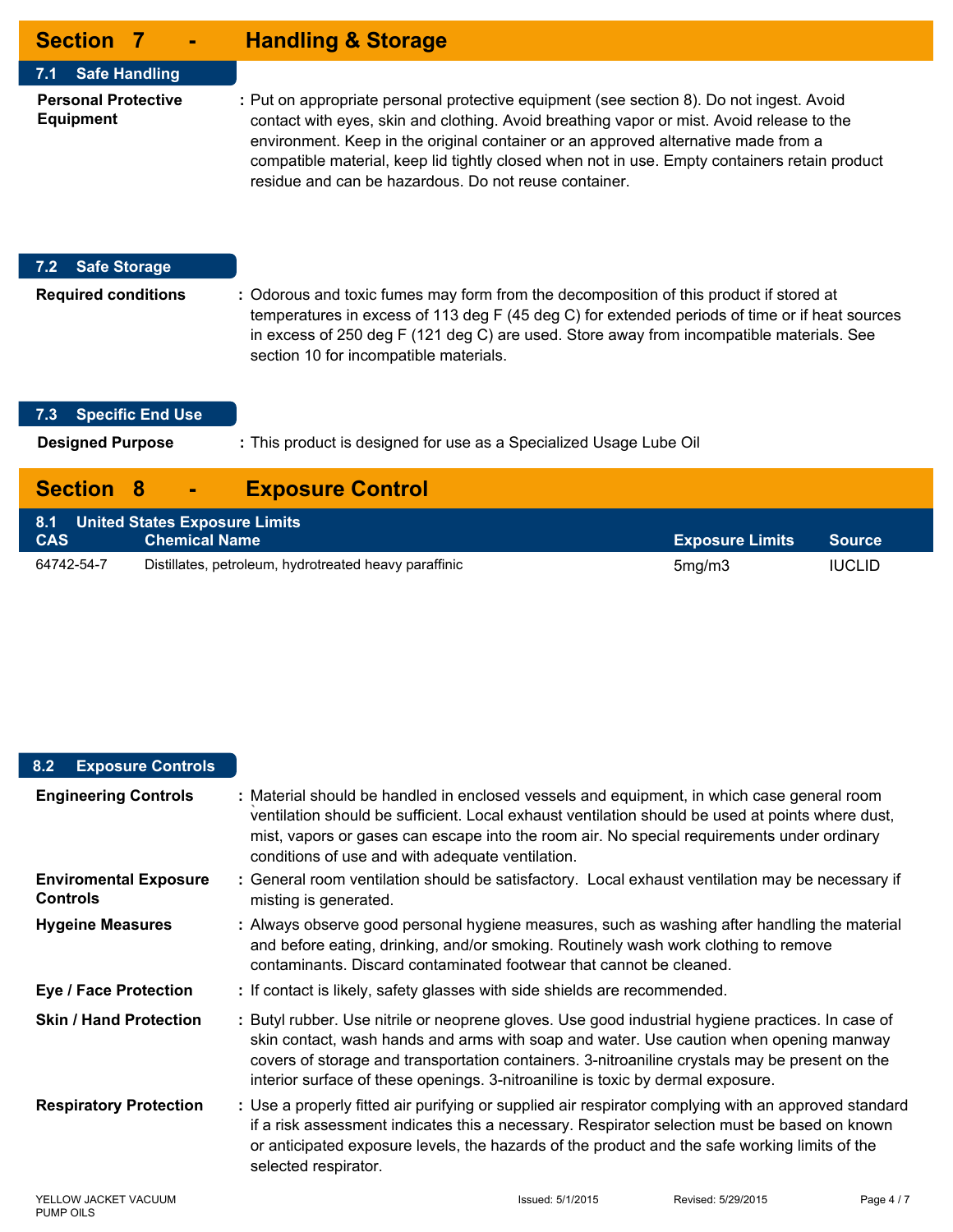### **Section 9 - Physical & Chemical Properties**

#### **9.1 Information On Basic Physical and Chemical Properties**

| <b>Physical state</b>                         | : Liquid                      |
|-----------------------------------------------|-------------------------------|
| Color                                         | : B&C                         |
| Odor                                          | : Characteristic of Petroleum |
| Odor threshold                                | : No Data Available           |
| рH                                            | : No Data Available           |
| <b>Freezing Point</b>                         | : No Data Available           |
| <b>Boiling Point / Range</b>                  | : No Data Available           |
| <b>Flash Point COC</b>                        | : 234C                        |
| <b>Evaporation rate:</b>                      | : No Data Available           |
| <b>Upper Explosive Limits (% air)</b>         | : No Data Available           |
| Lower Explosive Limits (% air)                | : No Data Available           |
| Flammability (solid, gas)                     | : Not Applicable              |
| Vapor pressure                                | : <1 mm Hg                    |
| Vapor density (air=1)                         | : > 1                         |
| <b>Relative Density</b>                       | : <field missing=""></field>  |
| <b>Auto-ignition temperature</b>              | : Not Determined              |
| <b>Decomposition temperature</b>              | : Not Determined              |
| <b>Solubility in water</b>                    | : Negligible, 0-1%            |
| <b>Partition coefficient, n-octanol/water</b> | : No Data Available           |
|                                               |                               |

### **Section 10 - Stability & Reactivity**

#### **Section 11 - Toxicological Information Reactivity : Chemical stability : Possibility of hazardous reactions :** : No Data Available Stable Under Normal Circumstances. : Hazardous polymerization will not occur. Temperatures above the high flash point of this combustible material in combination with sparks, open flames, or other sources of ignition. **Incompatible materials : Hazardous decomposition products :** Strong oxidizing agents Carbon monoxide, Smoke, Carbon monoxide, sulfur oxides, aldehydes, and other petroleum decomposition products in the case of incomplete combustion. Oxides of nitrogen, phosphorus, calcium, copper, magnesium, sodium, and hydrogen sulfide may also be present **Conditions to avoid : 10.1 Material Analysis 10.2 Environmental**

| 11.2 Inhalation Toxicity Data<br><b>Chemical Name</b><br><b>CAS</b> | Test                                                                              | Value | <b>Species</b> | <b>Source</b> |
|---------------------------------------------------------------------|-----------------------------------------------------------------------------------|-------|----------------|---------------|
| <b>Eye Contact</b>                                                  | : The material is likely to be irritating to eyes based on animal data.           |       |                |               |
| <b>Inhalation Toxicity</b>                                          | : No data available.                                                              |       |                |               |
| <b>Skin Contact</b>                                                 | : This material is likely to be slightly irritating to skin based on animal data. |       |                |               |
| <b>Ingestion Toxicity</b>                                           | : No hazard with normal usage.                                                    |       |                |               |
| 11.1 Toxicological Effects                                          |                                                                                   |       |                |               |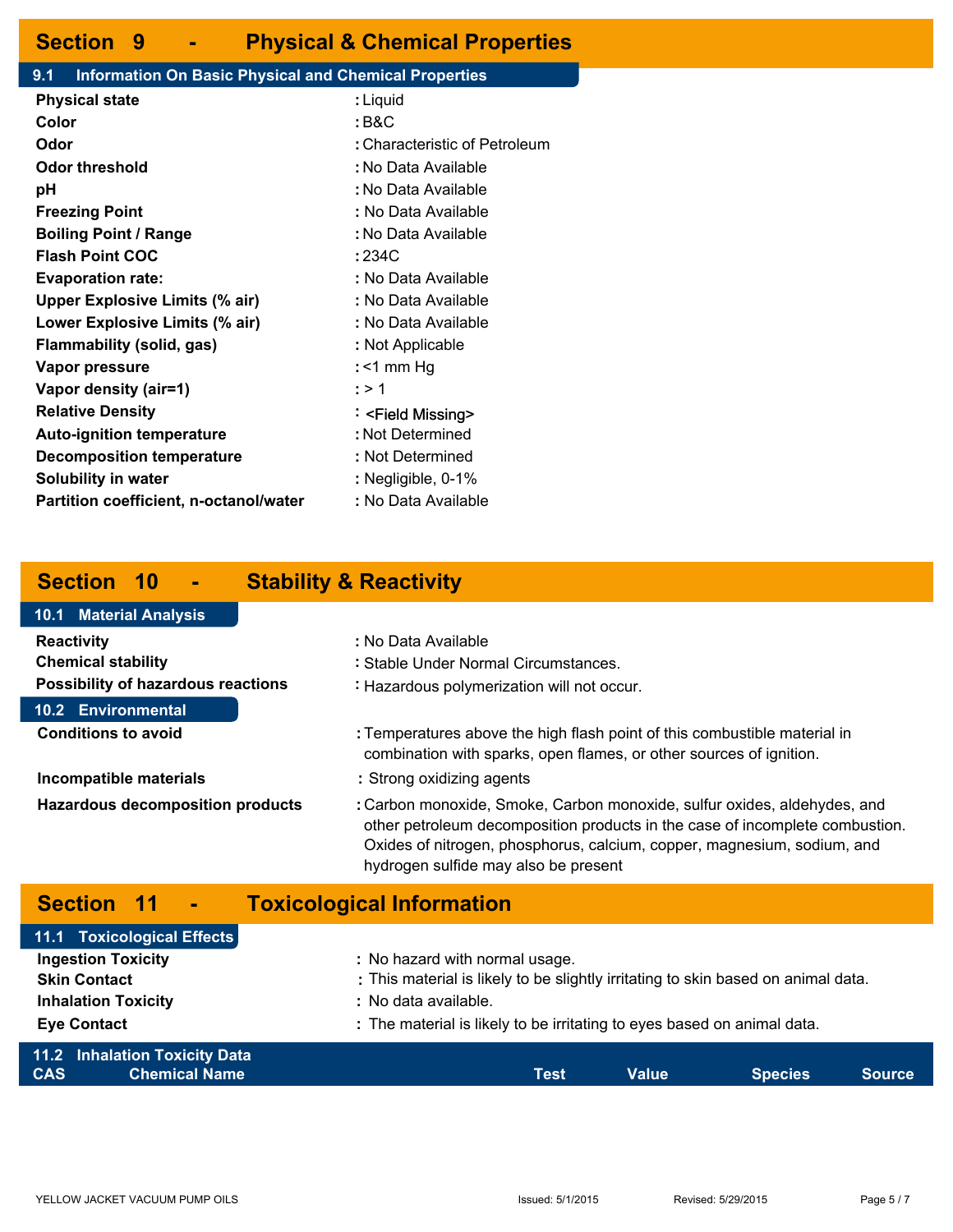| Section 11 -                             | <b>Toxicological Information Continued</b>                                                                                                                                                              |
|------------------------------------------|---------------------------------------------------------------------------------------------------------------------------------------------------------------------------------------------------------|
| <b>Sensitizer</b><br><b>Mutagenicity</b> | : No data available to indicate product or components may be a skin sensitizer.<br>: No data available to indicate product or any components present at greater<br>than 0.1% is mutagenic or genotoxic. |
| Carcinogenicity                          | : Not expected to cause cancer. This product meets the IP-346 criteria.                                                                                                                                 |
| <b>Reproductive Toxicity</b>             | : No data available if components greater than 0.1% may cause birth defects.                                                                                                                            |

## **Section 12 - Ecological Information**

| <b>12.1 Aquatic Toxicity</b>                                                                                                                                       |                                                       |                                                                                                                                               |             |                             |                |               |  |
|--------------------------------------------------------------------------------------------------------------------------------------------------------------------|-------------------------------------------------------|-----------------------------------------------------------------------------------------------------------------------------------------------|-------------|-----------------------------|----------------|---------------|--|
| Persistence and degradability<br><b>Bioaccumulative potential</b><br><b>Mobility in soil</b><br><b>Results of PBT and vPvB assessment</b><br>Other adverse effects |                                                       | : No Data Available.<br>: Bioconcentration may occur. No Data Available.<br>: No Data Available.<br>: Not Determined.<br>: No Data Available. |             |                             |                |               |  |
| <b>CAS</b>                                                                                                                                                         | 12.2 LC50 Toxicity Data<br><b>Chemical Name</b>       |                                                                                                                                               | <b>Test</b> | <b>Value</b>                | <b>Species</b> | <b>Source</b> |  |
| 64742-54-7                                                                                                                                                         | Distillates, petroleum, hydrotreated heavy paraffinic |                                                                                                                                               | LC50        | 5000.0mg/L 96h Oncorhynchus |                | <b>IUCLID</b> |  |

| <b>CAS</b> | 12.3 Other Toxicity Data<br><b>Chemical Name</b>                 | Test | Value' | <b>Species</b>                      | <b>Source</b> |
|------------|------------------------------------------------------------------|------|--------|-------------------------------------|---------------|
|            | 64742-54-7 Distillates, petroleum, hydrotreated heavy paraffinic | EC50 |        | 1000.0mg/L 48h Daphnia magna IUCLID |               |

## **Section 13 - Disposal Considerations**

| 13.1 Waste treatment          |                                                                             |
|-------------------------------|-----------------------------------------------------------------------------|
| Waste treatment methods       | : Dispose of according to Federal, State, Local, or Provincial regulations. |
| <b>Disposal Methods</b>       | : Recycle used oil.                                                         |
| <b>Waste Disposal</b>         | : Use material is non-hazardous according to environmental regulations.     |
| <b>Contaminated packaging</b> | : Recycle containers whenever possible!                                     |

## **Section 14 - Transportation Information**

| 14.1 U.S. Department of Transportation (DOT) |                        |                                                                                                                                                                                                                                                |                    |          |
|----------------------------------------------|------------------------|------------------------------------------------------------------------------------------------------------------------------------------------------------------------------------------------------------------------------------------------|--------------------|----------|
| 14.2. Shipping Description                   | Dangerous Goods (IMDG) | : If shipped by land in a packaging having a capacity of 3,500 gallons or more, the<br>provisions of 49 CFR, Part 130 apply. (Contains oil) International Maritime                                                                             |                    |          |
| 14.2. DOT Compliance Note                    | (ICAO/IATA)            | : U.S. DOT compliance requirements may apply. See 49 CFR 171.22, 23 & 25.<br>Transport in bulk according to Annex II of MARPOL 73/78 and the IBC Code Not<br>applicable International Civil Aviation Org. / International Air Transport Assoc. |                    |          |
| 14.2. DOT Compliance Requirement             |                        | : U.S. DOT compliance requirements may apply. See 49 CFR 171.22, 23, 24                                                                                                                                                                        |                    |          |
| YELLOW JACKET VACUUM PUMP OILS               |                        | Issued: 5/1/2015                                                                                                                                                                                                                               | Revised: 5/29/2015 | Page 6/7 |